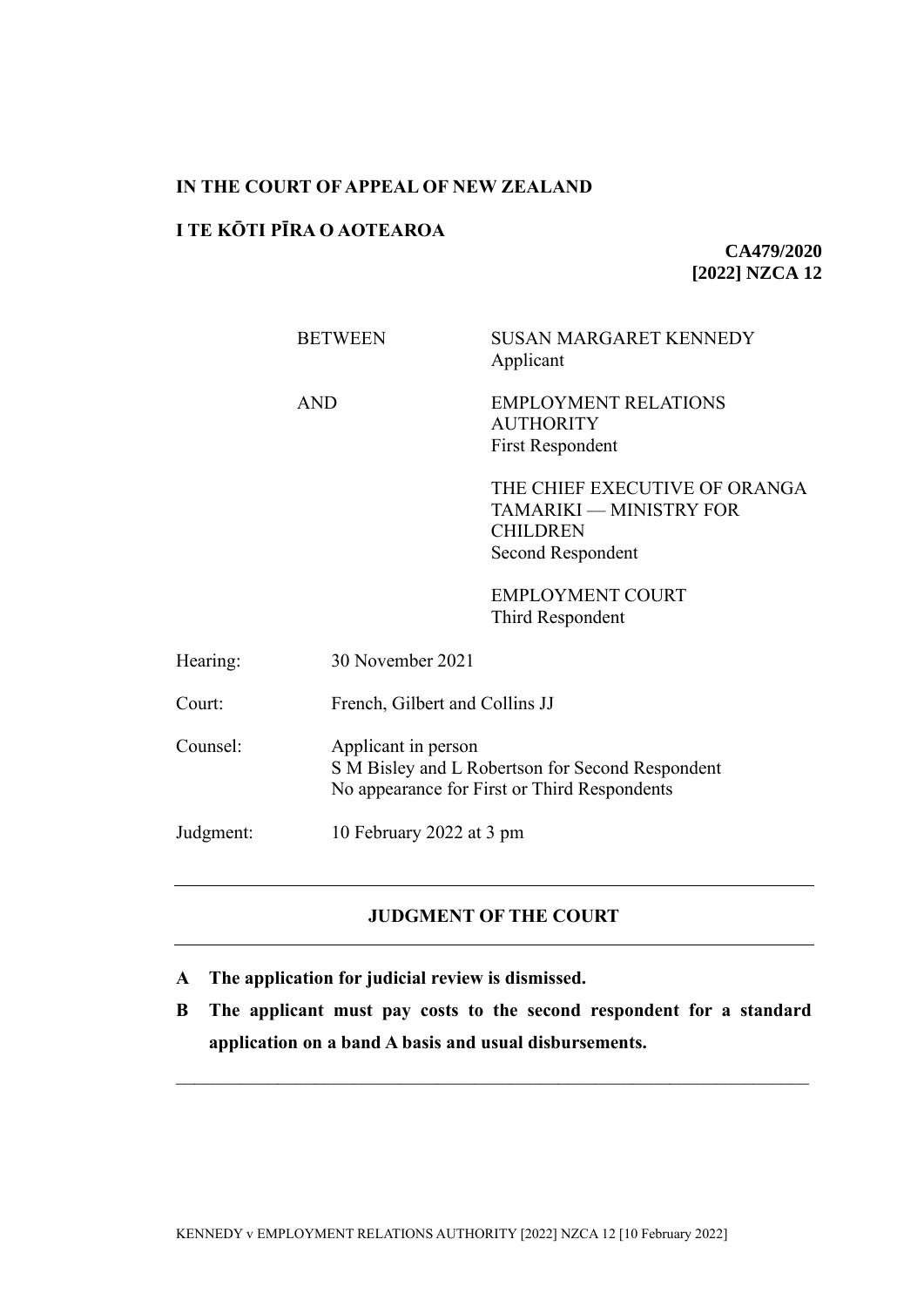## **REASONS OF THE COURT**

# (Given by Gilbert J)

# **Introduction**

[1] Ms Kennedy was employed by Oranga Tamariki as a senior social worker for approximately eight years until she resigned in February 2018. She commenced personal grievance proceedings in the Employment Relations Authority (the ERA) claiming she was bullied by various individuals in the course of her employment, treated unfairly, and otherwise disadvantaged. She claims she was constructively dismissed. She links the alleged conduct to her suffering two strokes, experiencing suicidal thoughts and attempting suicide.

[2] Ms Kennedy's claims are contested and have not yet been determined.

[3] After Ms Kennedy published her claims in various media, Oranga Tamariki obtained an interim order from the ERA prohibiting publication of the pleadings, evidence and the names of witnesses, employees or former employees (the subject of her complaints) (the ERA decision).<sup>1</sup> The ERA accepted that the "nature of the allegations, which are currently untested, is such that the named employees are highly likely to suffer distress and reputational damage if the orders are not granted".<sup>2</sup> The interim non-publication order was made in the exercise, or purported exercise, of the powers conferred on the ERA under cl 10(1), sch 2 of the Employment Relations Act 2000 (the Act):

## **10 Power to prohibit publication**

(1) The Authority may, in respect of any matter, order that all or any part of any evidence given or pleadings filed or the name of any party or witness or other person not be published, and any such order may be subject to such conditions as the Authority thinks fit.

[4] Ms Kennedy applied pursuant to s 179 of the Act to have the matter heard by the Employment Court and sought a hearing de novo. She challenged the ERA's power

<sup>1</sup> *Kennedy v Chief Executive of Oranga Tamariki — Ministry for Children* ERA Auckland 3024458, 28 August 2019 [ERA decision].

<sup>&</sup>lt;sup>2</sup> At [9].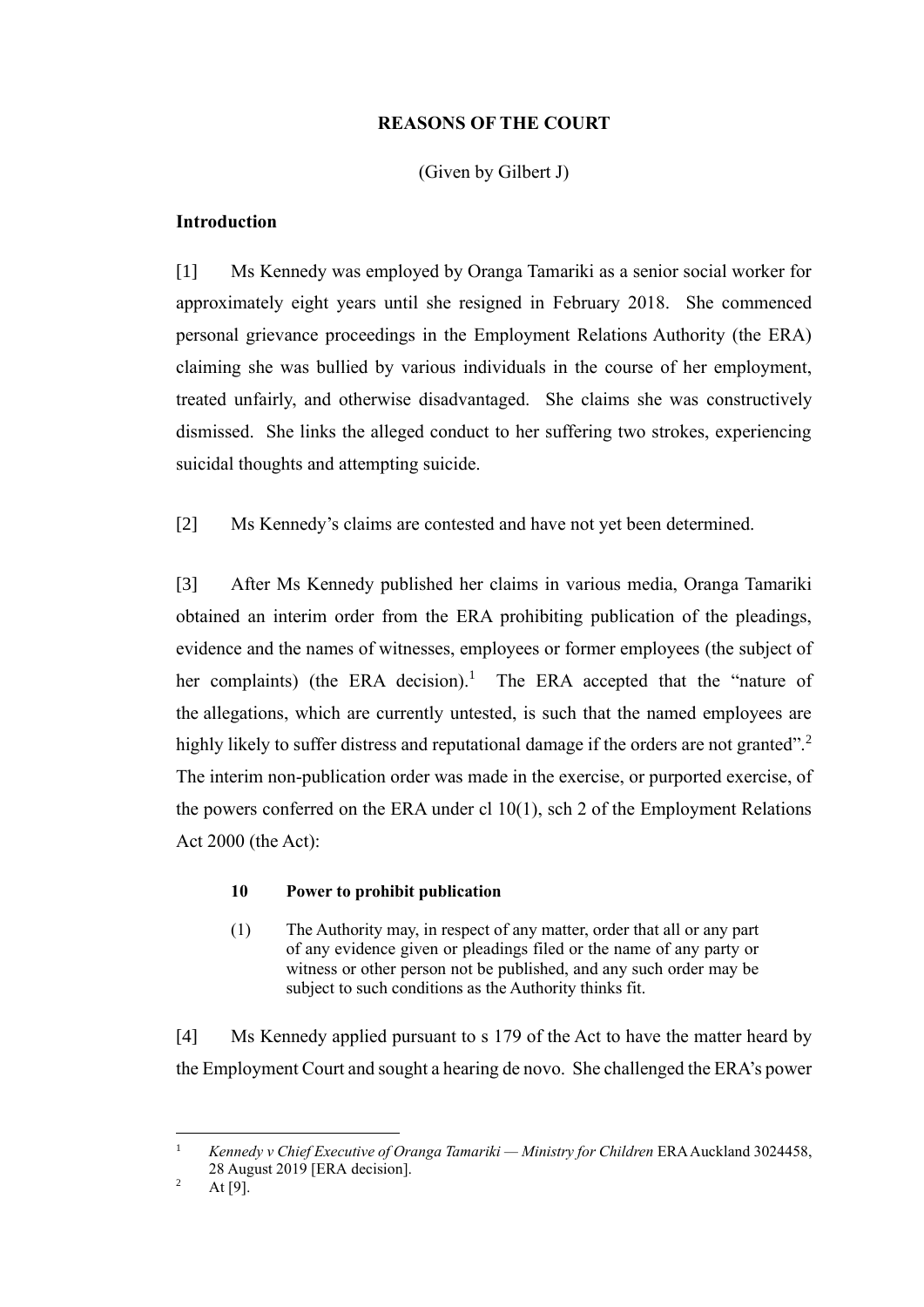to make the order, contending it breached her right to freedom of expression assured under s 14 of the New Zealand Bill of Rights Act 1990. She argued that the ERA's powers are confined to employment relationship problems and do not extend "to making general directions restricting persons' rights in their general lives". She noted that details of her case had already been made public, on television and in newspaper reports, and she therefore contended the interim non-publication order was futile. Finally, she argued it was:

unjust and unfair that the victim of bullying has her reputation and judgement questioned in public while the bullies and the organisation that condoned this behaviour are effectively protected by the [ERA].

[5] The Employment Court dismissed Ms Kennedy's challenge in a decision given on 5 May 2020 (the Employment Court decision).<sup>3</sup> Judge Holden considered the interim non-publication order was a determination about procedure and therefore could not be challenged because of s  $179(5)(a)$  of the Act.<sup>4</sup> Because of its central importance to the decision, it is helpful to set out s 179 in full at this stage:

#### **179 Challenges to determinations of Authority**

- (1) A party to a matter before the Authority who is dissatisfied with a written determination of the Authority under section 174A(2),  $174B(2)$ ,  $174C(3)$ , or  $174D(2)$  (or any part of that determination) may elect to have the matter heard by the court.
- (2) An election under subsection (1) must be made in the prescribed manner and within 28 days after the date of the determination.
- (3) The election must—
	- (a) specify the determination, or the part of the determination, to which the election relates; and
	- (b) state whether or not the party making the election is seeking a full hearing of the entire matter (in this Part referred to as a **hearing de novo**).
- (4) If the party making the election is not seeking a hearing *de novo*, the election must specify, in addition to the matters specified in subsection  $(3)$ ,—
	- (a) any error of law or fact alleged by that party; and

<sup>3</sup> *Kennedy v Chief Executive of Oranga Tamariki — Ministry for Children* [2020] NZEmpC 58 [Employment Court decision].

 $^{4}$  At [16].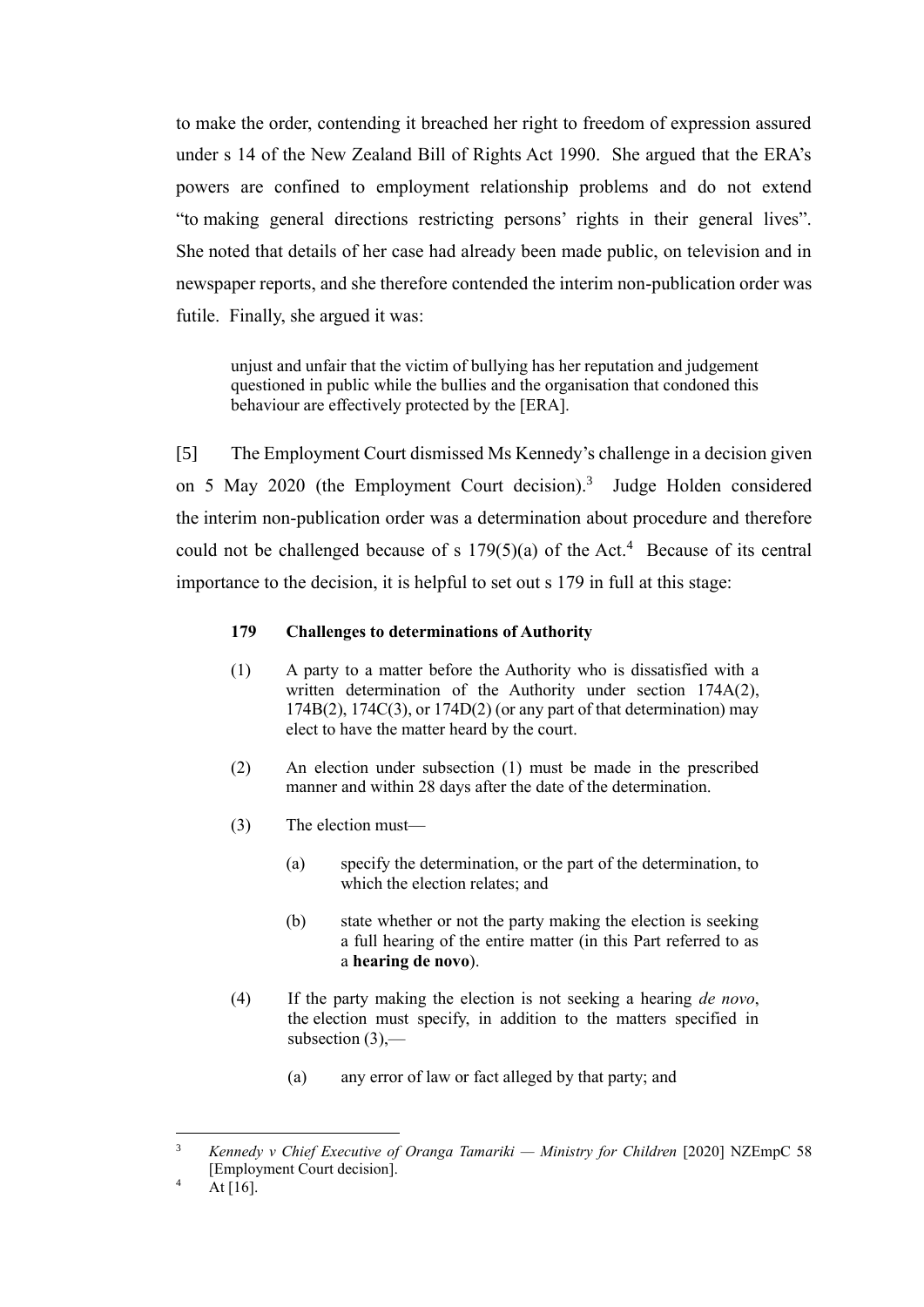- (b) any question of law or fact to be resolved; and
- (c) the grounds on which the election is made, which grounds are to be specified with such reasonable particularity as to give full advice to both the court and the other parties of the issues involved; and
- (d) the relief sought.
- (5) Subsection (1) does not apply—
	- (aa) to an oral determination or an oral indication of preliminary findings given by the Authority under section  $174(a)$  or (b); and
	- (a) to a determination, or part of a determination, about the procedure that the Authority has followed, is following, or is intending to follow; and
	- (b) without limiting paragraph (a), to a determination, or part of a determination, about whether the Authority may follow or adopt a particular procedure.

### **Application for review**

[6] Ms Kennedy now applies for judicial review of the ERA decision and the Employment Court decision. She seeks a declaration that neither the ERA nor the Employment Court had jurisdiction to make the interim non-publication order. She also seeks an order quashing those decisions.

### *ERA decision*

[7] The application for review of the ERA decision must be dismissed for the simple reason that this Court has no jurisdiction to review it pursuant to s 194 of the Act. The Employment Court has exclusive jurisdiction to determine any application for judicial review of the exercise, or purported exercise, of any statutory power of decision by the ERA, as the interim non-publication order undoubtedly was:

### **194 Application for review**

- (1) If any person wishes to apply for review under the Judicial Review Procedure Act 2016, or bring proceedings seeking a writ or order of, or in the nature of, mandamus, prohibition, or certiorari, or a declaration or injunction, in relation to the exercise, refusal to exercise, or proposed or purported exercise by—
	- (a) the Authority; …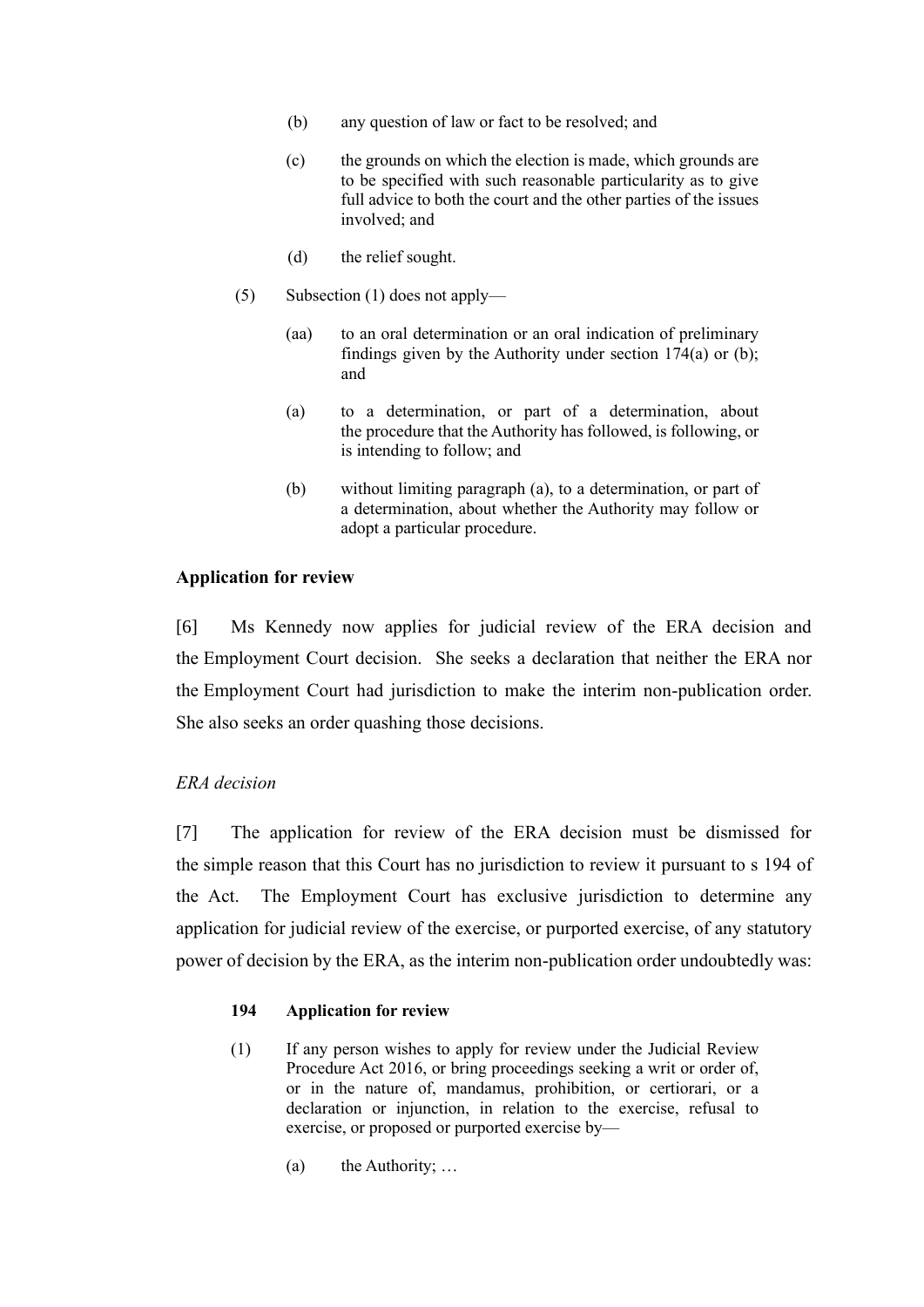of a statutory power or statutory power of decision (as defined by section 4 of the Judicial Review Procedure Act 2016) conferred by or under this Act or any of the provisions of Parts  $5, 6, 7$ , or  $7\overline{A}$  of the State Sector Act 1988, the provisions of subsections (2) to (4) of this section apply.

- (2) Despite any other Act or rule of law, but subject to section 184(1A), the court has full and exclusive jurisdiction to hear and determine any application or proceedings of the type referred to in subsection (1) and all such applications or proceedings must be made to or brought in the court.
- (3) Where a right of appeal (which includes, for the purposes of this subsection, the right to make an election under section 179) is conferred on any person under this Act or the Public Service Act 2020 or the Education and Training Act 2020 in respect of any matter, that person may not make an application under subsection (1) in respect of that matter unless any appeal brought by that person in the exercise of that right of appeal has first been determined.

…

[8] Ms Kennedy did not apply to the Employment Court for judicial review of the ERA decision. Instead, she sought to challenge it by way of a de novo hearing in the Employment Court pursuant to s 179 of the Act.

## *Employment Court decision*

…

[9] This Court has exclusive power to review a decision of the Employment Court in terms of s 213(2) of the Act. However, the review power is limited to the ground of lack of jurisdiction:<sup>5</sup>

## **193 Proceedings not to be questioned**

- (1) Except on the ground of lack of jurisdiction or as provided in sections 213, 214, 217, and 218, no decision, order, or proceedings of the court are removable to any court by certiorari or otherwise, or are liable to be challenged, appealed against, reviewed, quashed, or called in question in any court.
- (2) For the purposes of subsection (1), the court suffers from lack of jurisdiction only where,—
	- (a) in the narrow and original sense of the term jurisdiction, it has no entitlement to enter upon the inquiry in question; or

<sup>5</sup> *Parker v Silver Fern Farms Ltd* [2011] NZCA 564, [2012] 1 NZLR 256 at [19]; and *Moodie v Employment Court* [2012] NZCA 508, [2012] ERNZ 201 at [15].